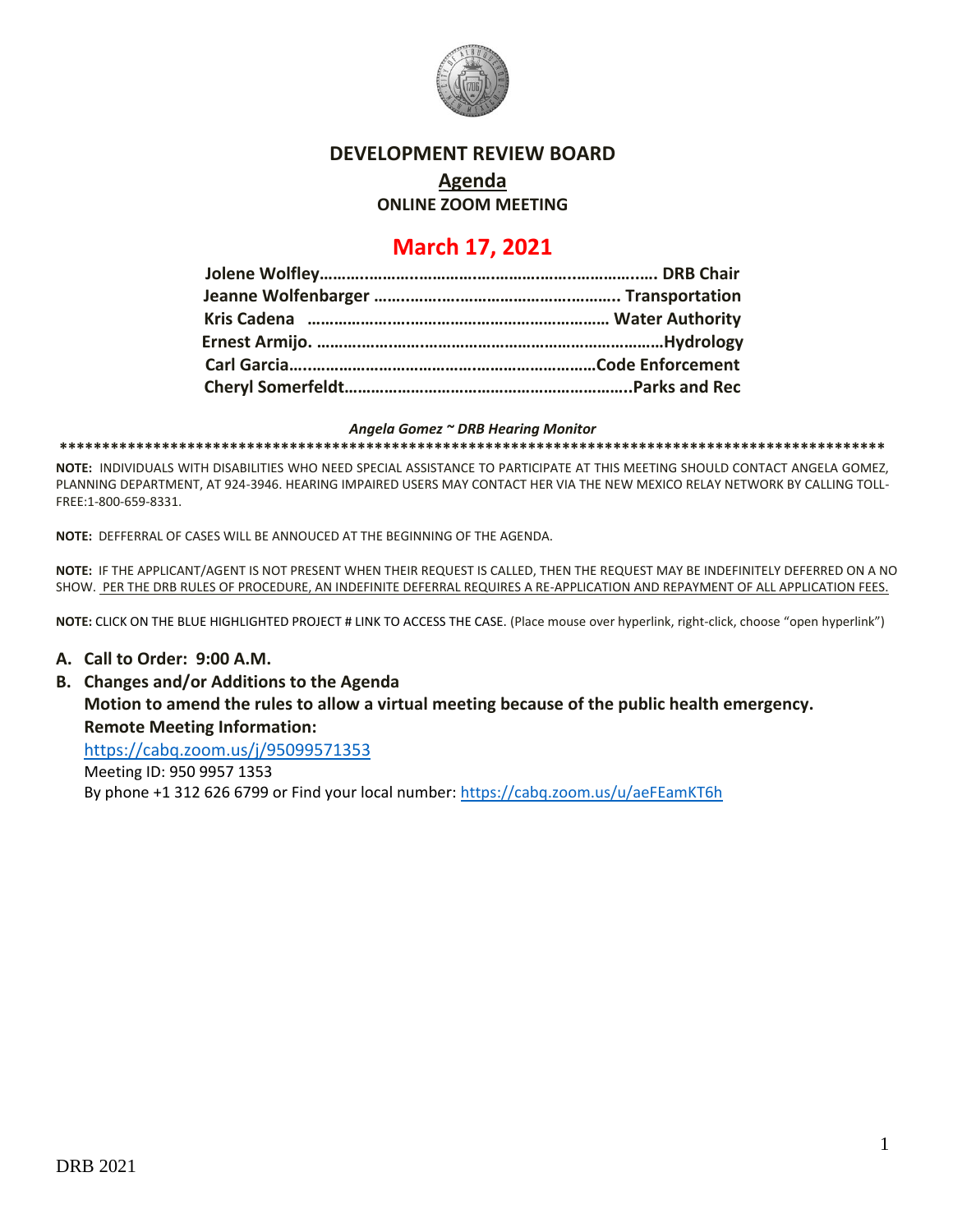# **1**. **[PR-2018-001579](http://data.cabq.gov/government/planning/DRB/PR-2018-001579/DRB%20Submittals/)**

**SI-2020-01477** – **SITE PLAN AMENDMENT VA-2020-00469 – WAIVER TO IDO**

**DEKKER/PERICH/SABATINI** request(s) the aforementioned action(s) for all or a portion of: **PARCEL A-1-A-1-B SUBD PLAT TRS A-1-A-1-A & A-1-A-1-B WINROCK CENTER ADDN, PARCEL A-2 AND A-3 PLAT OF PARCELS A-1 THRU A-3 & PARCEL C-2A WINROCK CENTER ADDN + PARCEL C-2A1 SUBD PLAT PARCEL C-2A1 & C-2A2 WINROCK CENTER ADDN, PARCEL E1A WINROCK CENTER ADDITION, PARCEL D1A WINROCK CENTER ADDN REPLAT OF PARCEL D1 WINROCK CENTER ADDN AND PARCEL A-1-A-1-A-1-A WINROCK CENTER ADDITION**, zoned MX-H**,** zoned MX-M located at **7500 INDIAN SCHOOL RD**, containing approximately 83 acre(s). (J-19)*[Deferred from 1/13/21, 2/10/21, 3/3/21]*

**PROPERTY OWNERS**: DARIN SAND, WINROCK PARTNERS LLC **REQUEST**: A MAJOR AMENDMENT TO THE APPROVED SITE DEVELOPMENT PLAN FOR WINROCK TOWN CENTER TO FACILITATE THE DEVELOPMENT OF A NEW 199 UNIT MULTI-FAMILY DEVELOPMENT FOR A VACANT LOT AT 7500 INDIAN SCHOOL.

**2.**

**[Project # PR-2020-003887](http://data.cabq.gov/government/planning/DRB/PR-2020-003887/DRB%20Submittals/) (1010532) SI-2020-00367** – **SITE PLAN**

### **SCOTT ANDERSON** agent(s) for **MICHAEL DRESKIN**

requests the aforementioned action(s) for all or a portion of: **LOT 5, BLOCK 23, BROAD ACRES ADDN,** zoned MX-M, located at **2818 4TH ST NW**, containing approximately 1.27 acre(s). (H-14) *[Deferred from 7/8/20, 7/22/20, 7/29/20, 8/19/20, 9/2/20, 9/16/2, 10/28/20], 11/4/20, 11/18/20, 12/9/20, 1/13/21, 1/27/21, 2/10/21, 3/3/21]*

**PROPERTY OWNERS**: MICHAEL DRESKIN **REQUEST**: SITE PLAN FOR APARTMENT WITH MORE THAN 50 UNITS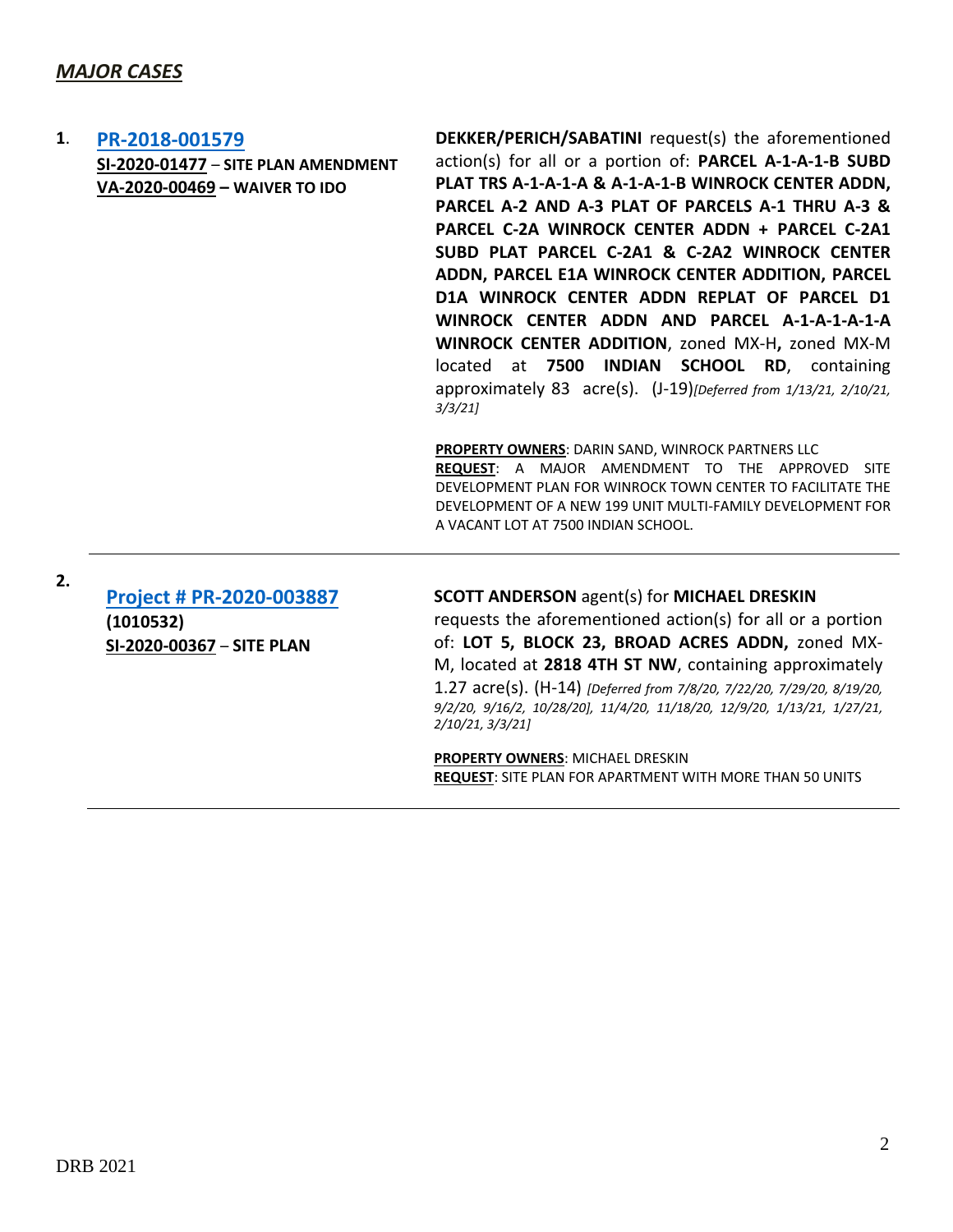| 3. | PR-2020-004748<br>SD-2021-00028 - VACATION OF PUBLIC<br><b>RIGHT OF WAY</b> | <b>TIM SOLINSKI</b> requests the aforementioned action(s) for all<br>or a portion of BLK 1A GARCIA ESTATE & REMAINING<br>PORTION SE CORNER, 58 4 ARMIJO BROS ADDN LOTS 58<br>TO 61 & LOTS P & Q, LTS 7 THR 12 BLK C MANDELL<br>BUSINESS ADDN EXC ELY PORT INCLUDED W/PAR ADJ<br>CONT 0.1731 AC M/L OR 7,540 SQ FT M/L, *62 4 ARMIJO<br>BROS ADDN LTS 62, 63 & 64 & LTS R, S & T & ALLEY ADJ LT<br>and LTS 1-5 ALL LT 6 EXC A SELY PORTION BLK C OF THE<br>MANDELL BUSINESS AND RESIDENCE ADDN AND AN<br>UNPLATTED STRIP OF LD W OF AND ADJ THERE TO CONT<br>0.4627 AC M/L OR 20,155 SQ FT M/L zoned MX-FB-UD,<br>located at ONE CIVIC PLAZA/400 MARQUETTE between<br><b>MARQUETTE and TIJERAS</b> containing approximately 2.2273 |
|----|-----------------------------------------------------------------------------|-----------------------------------------------------------------------------------------------------------------------------------------------------------------------------------------------------------------------------------------------------------------------------------------------------------------------------------------------------------------------------------------------------------------------------------------------------------------------------------------------------------------------------------------------------------------------------------------------------------------------------------------------------------------------------------------------------------------------------------|
|    |                                                                             | $\text{acre}(s)$ . $(J-14)$ [Deferred from 3/10/21]<br>PROPERTY OWNERS: BERNALILLO COUNTY<br><b>REQUEST: DEDICATE ADDITIONAL RIGHT OF WAY</b>                                                                                                                                                                                                                                                                                                                                                                                                                                                                                                                                                                                     |
| 4. | PR-2020-004761<br>SD-2021-00032 - PRELIMINARY PLAT                          | CSI - CARTESIAN SURVEYS INC. agent for LAURA<br>WILLIAMS/HORIZON AUTO<br><b>GLASS</b><br>requests the<br>aforementioned action(s) for all or a portion of LOT 1,<br>BLOCK 33, NORTH ALBUQUERQUE ACRES TRACT A UNIT B,<br>zoned NR-BP, located at 8310 SAN PEDRO DR NE between<br>ANAHEIM AVE NE and CARMEL AVE NE containing<br>approximately 0.9977 acre(s). (C-18)                                                                                                                                                                                                                                                                                                                                                              |
|    |                                                                             | PROPERTY OWNERS: LEAR PROPERTIES LLC<br>REQUEST: PRELIMINARY PLAT TO DEDICATE RIGHT OF WAY TO THE<br>CITY OF ALBUQUERQUE ALONG SAN PEDRO DR NE AND ANAHEIM AVE<br>NE CREATING ONE NEW LOT FROM ONE EXISTING LOT                                                                                                                                                                                                                                                                                                                                                                                                                                                                                                                   |

# *MINOR CASES*

**5. [PR-2019-002976](http://data.cabq.gov/government/planning/DRB/PR-2019-002976/DRB%20Submittals/) SD-2020-00210 – PRELIMINARY/FINAL PLAT VA-2020-00447 – SIDEWALK WAIVER** *(Sketch plat 10/23/19)*

**CSI – CARTESIAN SURVEYS, INC.** agent(s) for **BEELING ARMIJO** requests the aforementioned action(s) for all or a portion of: **LOT 9, EASTERLY PORTION OF 20 FT LOT 8 AND PORTION OF LOT 10, BLOCK 2, SANDIA MANOR** zoned R-1D, located at **17400 HILLDALE RD NE between HILDALE RD NE and CAMINO DE LA SIERRA NE**, containing approximately 0.5108 acre(s). (K-23) *{Deferred from 12/9/2, 1/13/210, 1/27/21, 2/3/21, 2/24/21]*

#### **PROPERTY OWNERS**: BEELING ARMIJO

**REQUEST**: SUBDIVIDE LOTS, ELIMINATE INTERIOR LOT LINES OF 3 EXISTING LOTS CREATING ONE NEW LOT, DEDICATE EASEMENTS

#### *\*\*AGENT REQUESTS DEFERRAL TO MARCH 31st, 2021.*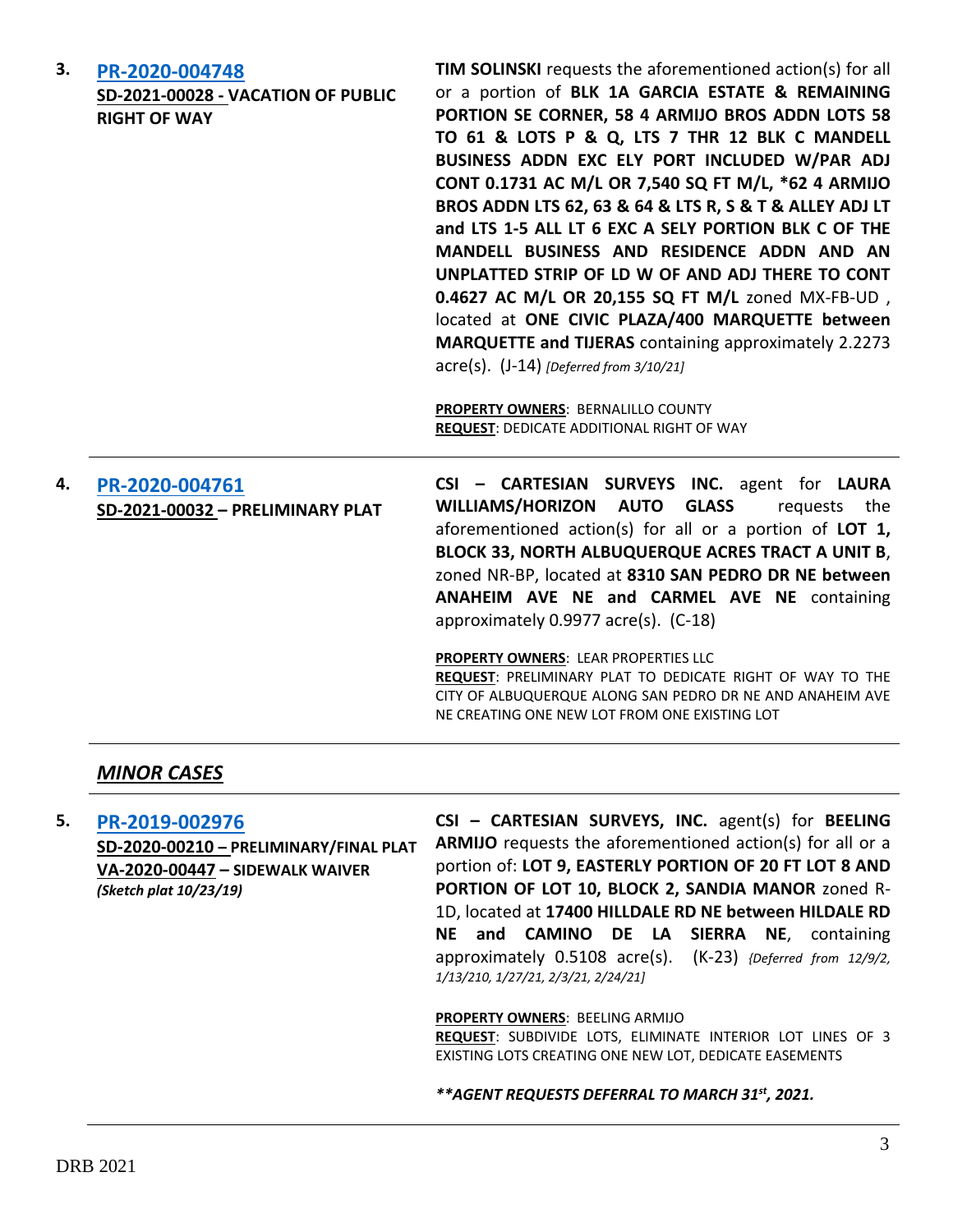| 6. | PR-2019-002765<br>VA-2021-00010 - SIDEWALK WAIVER                                         | CSI - CARTESIAN SURVEY'S INC. agent(s) for RED<br><b>SHAMROCK 4, LLC</b> requests the aforementioned action(s)<br>for all or a portion of: LOT 9, COORS PAVILION, zoned NR-<br>C, located at 5801 ST JOSEPHS DR NW, containing<br>approximately 14.1982 acre(s). (G-11) [Deferred from 2/3/21,<br>2/24/21, 3/10/21]                          |
|----|-------------------------------------------------------------------------------------------|----------------------------------------------------------------------------------------------------------------------------------------------------------------------------------------------------------------------------------------------------------------------------------------------------------------------------------------------|
|    |                                                                                           | PROPERTY OWNERS: RED SHAMROCK 4, LLC<br>REQUEST: WAIVER FROM SIDEWALK REQUIREMENTS<br>UNTIL<br>DEVELOPMENT OF SUBDIVIDED LOTS 8 & 9 OF COORS PAVILION, LOT<br>BY LOT                                                                                                                                                                         |
|    |                                                                                           | **AGENT REQUESTS DEFERRAL TO MARCH 31st, 2021.                                                                                                                                                                                                                                                                                               |
| 7. | PR-2019-002765<br>SD-2020-00218 - PRELIMINARY/FINAL PLAT                                  | <b>RED SHAMROCK</b> requests the aforementioned action(s) for<br>all or a portion of: LOTS 8A, 8B, 9A, 9B, 9C, zoned NR-C,<br>located on ST. JOSEPHS DR NW between ATRISCO DR NW<br>and COORS BLVD NW, containing approximately 14.5<br>acre(s). (G-11)(Deferred from 12/16/20, 1/6/21, 1/27/21, 2/3/21, 2/24/21,<br>3/10/21                 |
|    |                                                                                           | <b>PROPERTY OWNERS: RED SHAMROCK</b><br>REQUEST: SUBDIVIDE 2 EXISTING LOTS INTO 5 LOTS                                                                                                                                                                                                                                                       |
|    |                                                                                           | **AGENT REQUESTS DEFERRAL TO MARCH 31st, 2021.                                                                                                                                                                                                                                                                                               |
| 8. | PR-2021-004941<br>SD-2021-00044-PRELIMINARY/FINAL<br><b>PLAT</b><br>(Sketch plat 1/20/21) | CSI - CARTESIAN SURVEY'S INC. agent(s) for ARTHUR<br><b>SALAS</b> requests the aforementioned action(s) for all or a<br>portion of LOTS 16-P1 and 17-P1, BLOCK 1, LAS<br>MARCADAS SUBDIVISION zoned R-ML, located at 9223 JILL<br>PATRICIA NW between MARNA LYNN AVE and YVONNE<br>MARIE DR. containing approximately 0.2918 acre(s). (C-12) |
|    |                                                                                           | <b>PROPERTY OWNERS: LINDA A &amp; ARTHUR SALAS</b><br>REQUEST: LOT LINE ADJUSTMENT FOR TWO EXISTING LOTS INTO TWO<br><b>NEW LOTS</b>                                                                                                                                                                                                         |
| 9. | PR-2019-002738<br>SD-2021-00018 - PRELIMINARY/FINAL PLAT<br>(Sketch Plat 10/14/20)        | ARCH + PLAN LAND USE CONSULTANTS agent(s) for<br>McDONALD'S REAL ESTATE COMPANY request the<br>aforementioned action(s) for all or a portion of: LOTS A & B<br>BLOCK 101, BEL AIR SUBDIVISION, zoned MX-M, located at<br>5900 MENAUL BLVD NE, containing approximately 0.9457<br>acre(s). (H-18)[Deferred from 2/3/21, 2/24/21]              |
|    |                                                                                           | <b>PROPERTY OWNERS: MCDONALDS REAL ESTATE COMPANY</b><br><b>REQUEST: LOT CONSOLIDATION FOR 2 LOTS INTO 1 LOT</b>                                                                                                                                                                                                                             |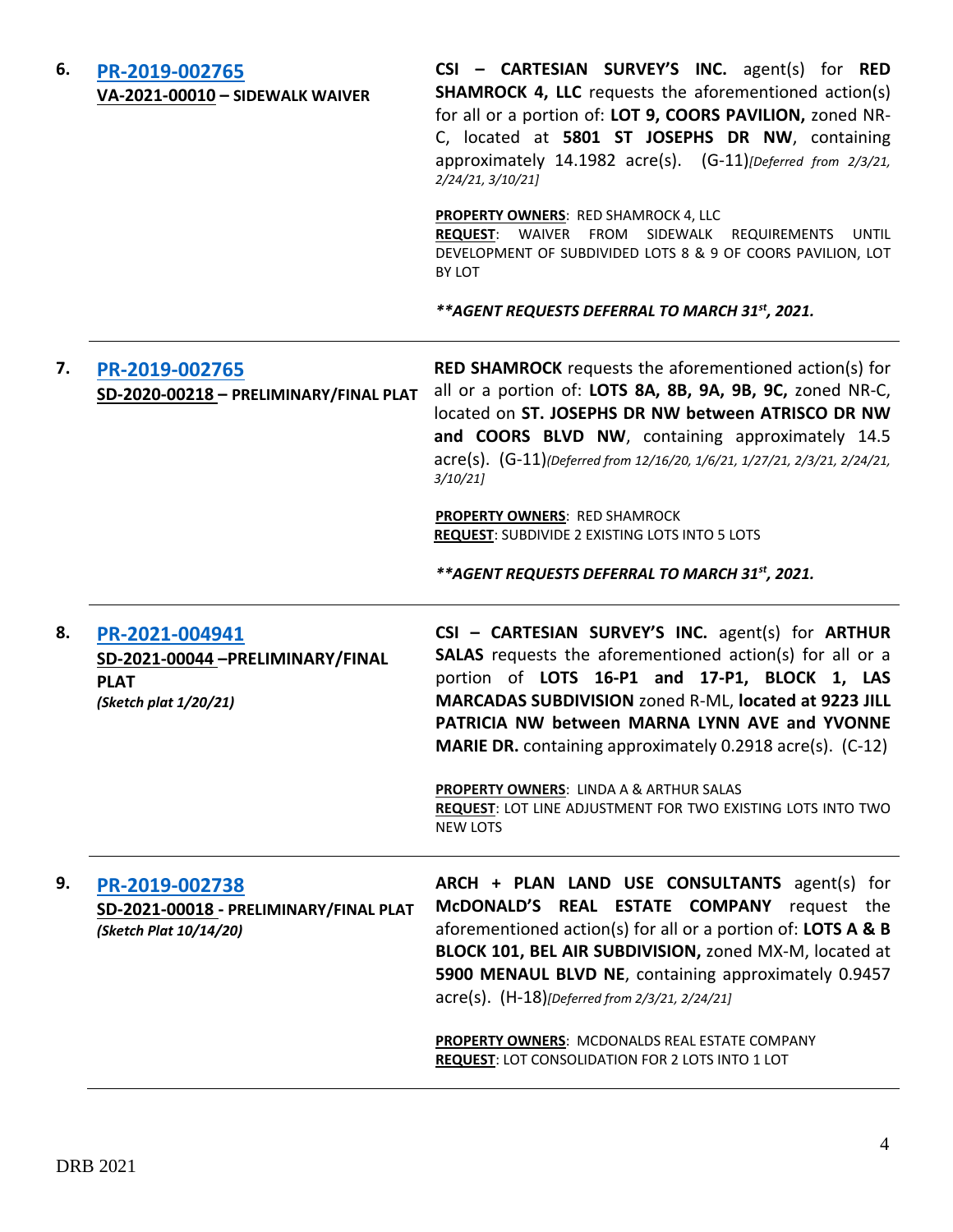| 10. | PR-2018-001402<br>(1001047)<br>SI-2020-01164 - EPC FINAL SITE PLAN<br><b>SIGN-OFF</b> | <b>CONSENSUS PLANNING, INC.</b> agent(s) for <b>GAMMA</b><br><b>DEVELOPMENT, LLC</b> requests the aforementioned action(s)<br>for all or a portion of: LOTS 1 THROUGH 3 BLOCK 1 PLAT OF<br>WEST BANK ESTATES WITH TRACT A-11 LANDS OF SUZANE<br>H POOLE, TRACT C-1 PLAT OF TRACTS C-1, C-2 AND LOT 4-<br>A LANDS OF SUZANNE H POOLE BEING A REPLAT OF<br>TRACT C LANDS OF SUZANNE H POOLE TRACT C<br>ANNEXATION PLAT LAND, AND LOT 4-A PLAT OF TRACTS<br>C-1, C-2 & LOT 4-A LANDS OF SUZANNE H POOLE BEING A<br>REPLAT OF TRACT C LANDS OF SUZANNE H POOLE TRACT C<br>ANNEXATION PLAT LAND, zoned R-A, located at 5001<br>NAMASTE RD NW between LA BIENVENIDA PL and<br>OXBOW OPEN SPACE, containing approximately 22.75<br>acre(s). (F-11 & F-12)[Deferred from 10/28/20, 11/18/20, 12/16/20,<br>2/10/21, 3/3/21<br>PROPERTY OWNERS: DANIELS FAMILY PROPERTIES LLC<br><b>REQUEST: EPC SITE PLAN SIGN-OFF</b><br>** AGENT REQUESTS DEFERRAL TO APRIL 7TH, 2021. |
|-----|---------------------------------------------------------------------------------------|-----------------------------------------------------------------------------------------------------------------------------------------------------------------------------------------------------------------------------------------------------------------------------------------------------------------------------------------------------------------------------------------------------------------------------------------------------------------------------------------------------------------------------------------------------------------------------------------------------------------------------------------------------------------------------------------------------------------------------------------------------------------------------------------------------------------------------------------------------------------------------------------------------------------------------------------------------------------|
| 11. | <b>Project # PR-2019-003084</b><br>SD-2020-00063 - PRELIMINARY/FINAL<br><b>PLAT</b>   | PAULA DAL SANTO agent(s) for UNITED STATES POSTAL<br><b>SERVICE</b> requests the aforementioned action(s) for all or a<br>portion of: LOTS 17A, 18A, and 19A BLOCK 11, LOTS<br>16,17,9A and a PORTION OF LOT 8A in BLOCK 13 and<br>TRACT F, TIMOTEO CHAVEZ ADDITION, zoned MX-M & NR-<br>C, located at 2505 GRACELAND DR between GRACELAND<br>DR and MORNINGSIDE DR, containing approximately 5.195<br>acre(s). (H-17)[Deferred from 3/11/20, 4/8/20, 5/6/20, 7/8/20, 9/16/20]<br>PROPERTY OWNERS: PAULA DAL SANTO, EDWARD ANLIAN and<br>UNITED STATES POSTAL SERVICE<br><b>REQUEST: LOT LINE ADJUSTMENT</b><br>**AGENT REQUESTS DEFERRAL TO AUGUST 18TH, 2021.                                                                                                                                                                                                                                                                                                 |

# *SKETCH PLAT*